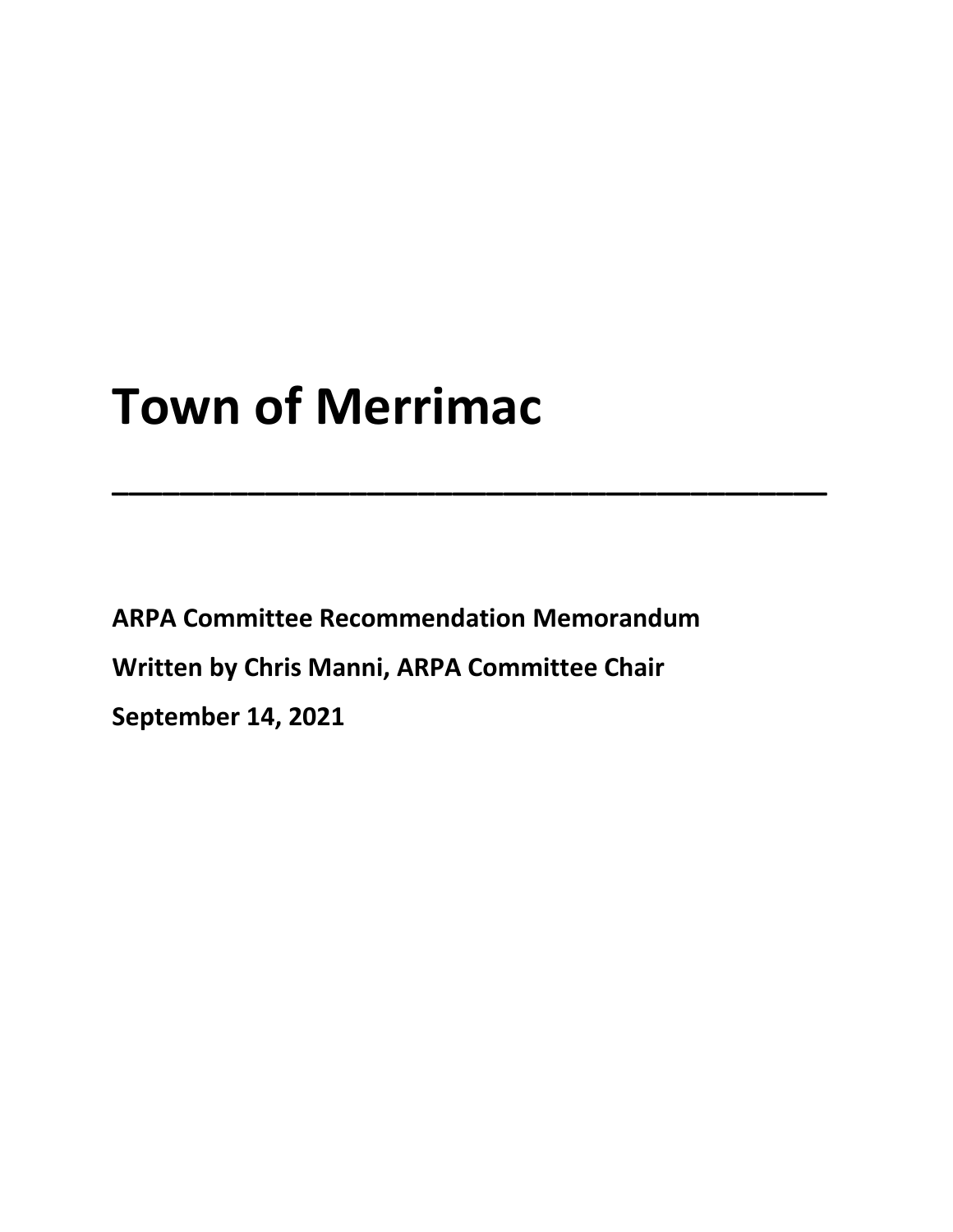### **Introduction:**

The ARPA (American Rescue Plan Act) Committee that the Board of Selectmen established on May 24, 2021 has completed its objective to create a diverse membership of citizens and key stakeholders in order to recommend to the Board of Selectmen and town citizens how to invest the approximately \$2.1 million that the town of Merrimac expects to receive through the American Rescue Plan Act of 2021, also called the COVID-19 Stimulus Package or American Rescue Plan, Pub L. No. 117-2 (March 11, 2021).

## **Background/ARPA Rules:**

Cities and towns will receive the ARPA funds in two distributions. As mentioned above, Merrimac's projection is \$2.1M and we have already received 50% of this amount. The funds can only be used for four purposes:

- 1) Addressing the public health emergency and/or the negative economic impacts
- 2) Premium pay for private or public essential workers (with caps)
- 3) Revenue loss due to the pandemic (most flexible use for government services)
- 4) Investment in water, sewer, or broadband infrastructure

The funds cannot be used to restore stabilization funds, or for pension funds, debt service, borrowing costs, or as a match for federal grants and almost all uses must be forward-looking, beginning on March 3, 2021. Lastly, funds must be obligated by Dec. 31, 2024 and spent by Dec. 31, 2026.

### **Recommendation making process:**

- 1) Brainstorming The committee started the process by discussing a comprehensive list of investments to consider regardless of its feasibility and eligibility with the ARPA funds. A few examples of the ideas include improving water distribution, road repair and paving, wastewater capacity, creation of emergency shelter at Sweetsir Elementary, premium pay for essential workers, and investment in fiber for town broadband.
- 2) Vetting Once the committee created this list of potential investments, the next meeting was spent discussing and debating the merits, priority, and potential funding source for each project. The overarching consideration during these discussions was whether the project would be eligible under the ARPA guidelines. At that time, Carol McLeod reached out to the Treasury to gain guidance which is still outstanding for a few projects.
- 3) Recommendations At the conclusion of our last meeting, the committee agreed to send the following recommendation to the Board of Selectmen to review, discuss, and if the projects are approved, would disband.

### **Priority#1 – Increase Water Main Distribution**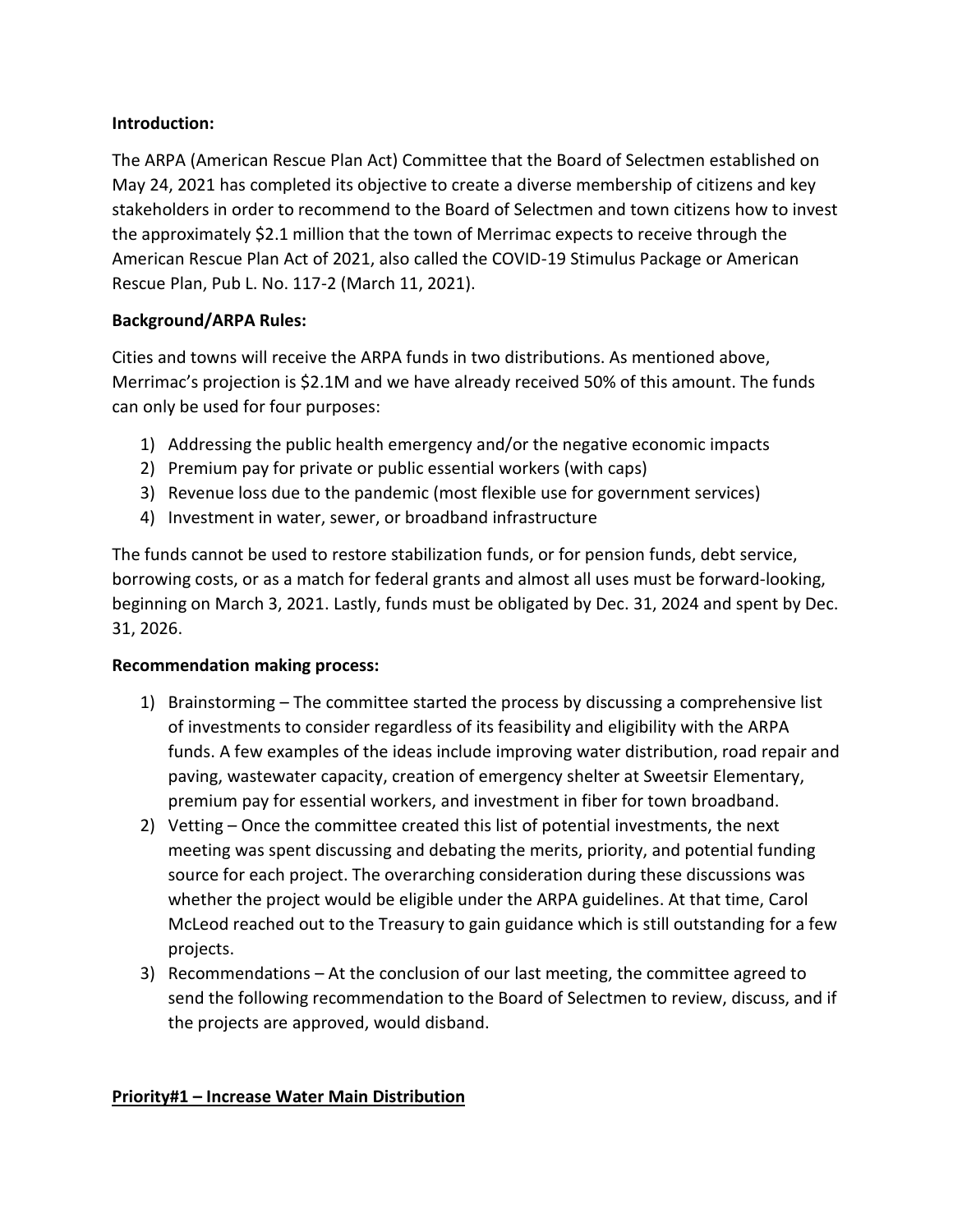The committee unanimously agreed that our top priority should be upgrading our water main distribution to increase the diameter of water mains in critical areas of the town. The benefits of this priority include but are not limited to:

- 1) Provide the town better fire-fighting capacity (Safety/Security)
	- a. "In these areas of town, the six-inch diameter water mains are significantly deficient. Think of it as taking a garden hose and putting your finger on it." – Fire Chief Larry Fisher
- 2) Provide the town better water capacity, flow, and quality (Quality of Life)
- 3) The areas where we upgrade our water mains, the roads will also be repaired saving the town additional road replacement costs in the future (Return on investment)

### **Areas of town impacted**

The ARPA Committee's recommendation is focused on the following areas of town (written in order of priority):

- 1) Bear Hill Road Sargent Farm to Lakewoods Drive
- 2) Bear Hill Road Lakewoods Drive to Abbey Road
- 3) Winter Street & Woodland Street Winter Street: Nichols Street to Woodland Street; Woodland Street to West Main Street
- 4) East Main Street Wallace Way to Attitash Ave

Depending on the result of the bidding process, the committee's recommendation is to use as much of ARPA Funds to upgrade all these areas. Lastly, the initial estimate of the project duration is six months which would create short-term logistical challenges.

### **Priority#2 – Create Emergency Shelter at Sweetsir Elementary**

Currently, the Town of Merrimac does not have an emergency shelter and/or cooling/heating station for our citizens. Given the increase in volatile weather to our region, the committee recommends that this project be prioritized by the Board of Selectmen when recommending fiscal policy to the Capital Planning and Finance Committees. Please note that one of the considerations to its lower priority is due to its potential ineligibility of using ARPA funds. With that being said, the committee felt strongly that every funding avenue should be considered which includes but is not limited to potential Emergency Management grants or utilizing free cash to fund the project.

### **Priority#3 – Invest in Broadband Infrastructure (Fiber Internet)**

This is a topic that has recently been discussed in two Selectmen meetings and has directly led to a citizen-led committee with Chairman Beaulieu. The reasons this is further down on the priority list are:

- 1) The projects with higher priority have direct safety/security benefits while this does not.
- 2) This investment needs to be fully vetted which the process has just begun.